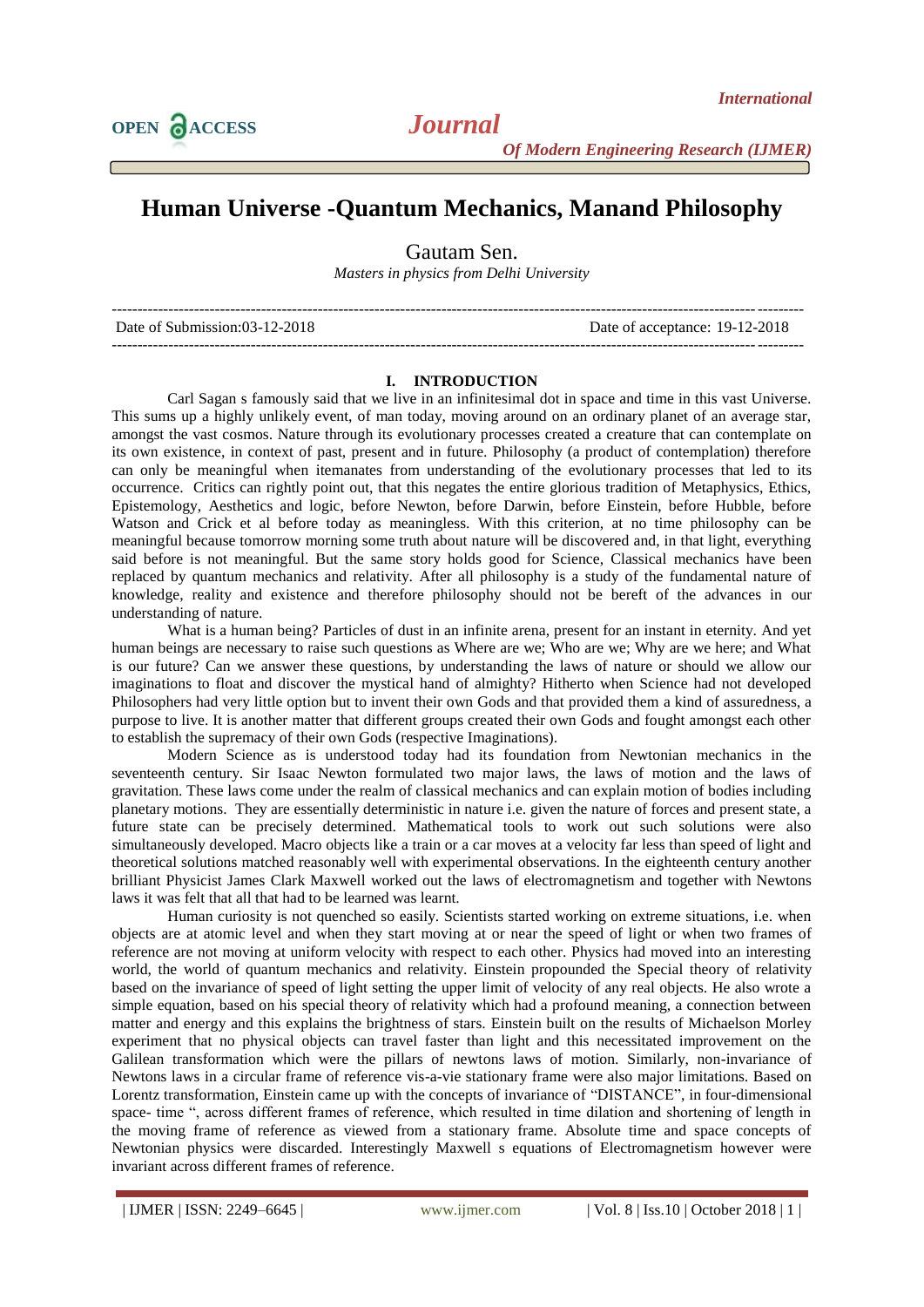General theory of relativity was the next revolutionary concept which could explain the shift of Mercury s perihelion (where Newton's theory was inaccurate) using concepts like bending of light by gravity and space -time curvature caused by heavenly objects. While special theory of relativity was confined to transformations across uniform motion by the moving frame of reference, General theory worked out the transformations across accelerated frames of reference. There was another interesting development which General theory predicted but Einstein left the correct interpretation to others. A constant 'c', Cosmological constant, in his equation appeared which was later attributed to the inflationary nature of Universe. This essentially meant that the Universe had a beginning. An expanding Universe can only explain the dark sky we see in the night though there are billions of stars.

Meanwhile tremendous development took place in quantum mechanics with the foundation being led by Heisenberg, Schrodinger, Dirac, Pauli, Planck and host of others. Deterministic theory gave away to probabilistic theory of quantum mechanics. Heisenberg stated that atomic and subatomic particles do not follow deterministic laws and propounded his famous Uncertainty Principle stating that uncertainty is an intrinsic part of nature. Together with inflationary nature of universe, Heisenberg's theory could explain creation of universe and Big Bang. Another interesting thought process was the dual nature of subatomic particles in the form of wave and particles simultaneously like light are is electromagnetic waves as well as photons (particle) simultaneously. This led to the weird world of quantum mechanics when Schrodinger's cat could exist simultaneously in the two windows with a well-defined probability.

The world of particles soon got divided in two classes, one was the matter particles called Fermions, like proton, neutron, electron, quarks, neutrino etc. and the second were the force particle like photons, mesons, gluon, Higgs etc. Matter particles are the building blocks of matter and force particle are responsible for the interaction within matter. It may be mentioned here that an Indian Physicist Satyendra Nath Bose discovered the energy distribution of force particle and in his honour all force particles are called ‗bosons'. Four types of forces were identified which were together as one unified force at the time of big bang and they separated soon after. Till date theoretical developments have taken place to unify, electromagnetic forces, weak nuclear forces which explains the radioactive decay of nucleus and strong nuclear forces which binds protons together in the nucleus. Unification of gravity has been tried in the String theory but it is still considered as work in progress. The Infographic below gives some of the properties of these forces; it is clear that gravity is the weakest force though along with electromagnetic it has the highest range. The strong and weak nuclear forces have a very limited range and therefore have their influence within the atomic nucleus



The universe was born with the Big Bang as an unimaginably hot, dense point. When the universe was just  $10^{-34}$  of a second or so old — that is, a hundredth of a billionth of a trillionth of a trillionth of a second in age — it experienced an incredible burst of expansion known as inflation, in which space itself expanded faster than the speed of light. During this period, the universe doubled in size at least 90 times, going from subatomicsized to golf-ball-sized almost instantaneously. After inflation the growth of the universe continued, at a slower rate. As space expanded, the universe cooled and matter formed. Quark-gluon plasma primordial stuff emerged. with temperatures, a billion times hotter than the surface of the sun. Quark, is a type of elementary particle and a fundamental constituent of matter. Quarks combine to form composite particles called hadrons, the most stable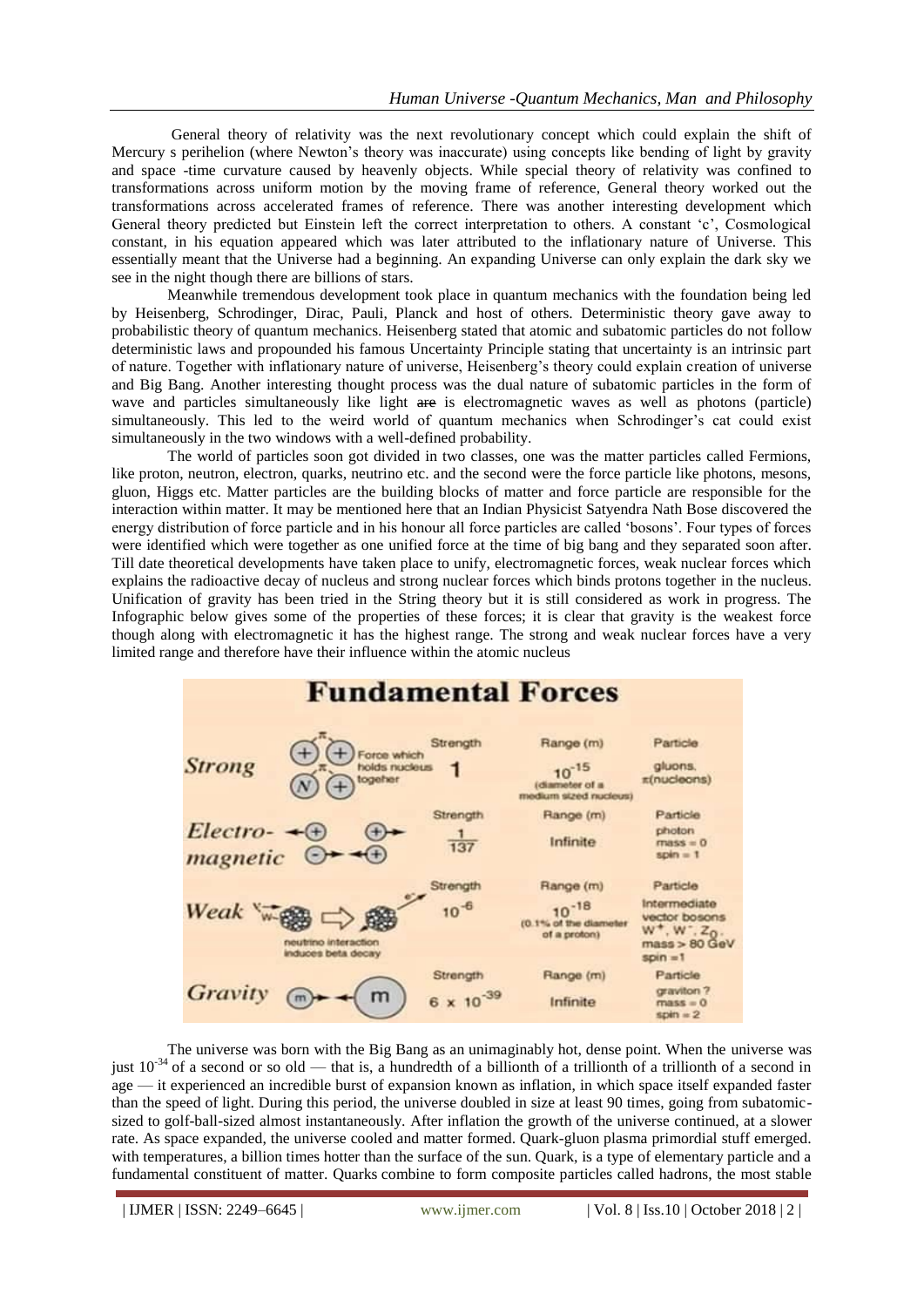of which are protons and neutrons, the components of atomic nuclei. Two up quarks with a charge of +2/3 e and a down quark with a charge of -1/3 e binds together to form proton and two down quarks with one up quark form neutron. Gluon is a strong Nuclear force particle and gluons interact with quarks as well as with itself binding the quarks. All quarks have the same quantum numbers for such properties as spin, size, parity, etc. Therefore, a new quantum number color with six manifestations had to be proposed to be consistent with Pauli's Exclusion Principle. The six manifestations are termed red, blue, green, antired, antiblue, and antigreen, the last three for antiquarks. Colored quarks attract one another by exchanging gluons, of which there are eight types. Gluons are massless, have spin 1, travel at the speed of light, and carry both a color and a different anticolor. The number of gluons is determined by the number of color-anticolor combinations. When a quark emits or absorbs a gluon, it changes color, a process that happens constantly. Therefore, a proton (uud and colorless), which must have all three colors, can have several different arrangements. Examples are  $u_r u_g d_b$ ,  $u_p u_r d_g$ ,  $u_g u_b d_r$ . Whereas the force between electrons decreases as distance increases, as the distance between two quarks increases, the strong nuclear force binding them together also increases. Due to the fact that the strong force increases with distance, there are no free quarks. The quarks of one proton become glued to the quarks of another proton and the attraction between the quarks is strong enough to overcome the electromagnetic repulsion. Quantum Chromodynamics is the theory explaining this strong force based on conservation of colorof quarks.

As the universe expanded temperatures dropped yet were high enough to trigger fusion reaction. Matter particles like electrons would annihilate anti particles creating photons. Thus, the Universe would mostly have protons, neutrons, neutrinos, electrons and large number of photons. About one hundred second after the big bang, protons and neutrons start combining together to form deuterium nuclei and then combine with more protons and neutrons to form helium nuclei. Radiation left over, from fusion reactions, which has cooled down to microwave level has been observed.

The weak nuclear force is carried by the W and Z bosons. These particles were predicted by Nobel laureates Steven Weinberg, Sheldon Salam and Abdus Glashow in the 1960s, and discovered in 1983 at CERN. W bosons are electrically charged and are designated by their symbols:  $W^+$  (positively charged) and W<sup>−</sup> (negatively charged). The z bosons are neutral. By emitting an electrically charged W boson, the weak force changes the flavor of a quark, i.e. up quark to down quark and vice versa which causes a proton to change into a neutron, or neutron to proton respectively. The energy to create W bosons have to drawn from vacuum and since W bosons are massive they survive for a short time in accordance with uncertainty principle and the probability of such an event happening is relatively low and so this force is called weak force and are described as Quantum flavor dynamics or QFD. In beta minus decay, a neutron decays into a proton, an electron and an antineutrino. In beta plus decay, a proton decays into a neutron, a positron and a neutrino. Weak force plays a major role in fusion causing stars to burn. When a proton converts to neutron it becomes a deuterium nucleus along with another proton. Two deuterium nuclei make a He nucleus. This is the fusion reaction creating Helium fromhydrogen. Since neutron is heavier than proton this change occur gradually explaining the long life of stars. The burningof stars also, creates heavier elements, which are eventually thrown into space in supernova explosions to become the building blocks for planets, along with plants, people and everything else on Earth. The Z boson is neutrally charged and carries a weak neutral current. Its interaction with particles is hard to detect. Experiments to find W and Z bosons led to a theory combining the electromagnetic force and the weak force into a unified "electroweak" force in the 1960s. However, the theory required the force-carrying particles to be massless, and scientists knew that the theoretical W boson had to be heavy to account for its short range. That led to the conceptualization and later discovery of Higgs Boson based on the fact that massless particle has infinite range like photon and gravitational force particle. Higgs boson is postulated to have created the baryon (three quark combinations i.e. proton and neutron) antisymmetry and is elaborated subsequently.

Quantum electro dynamics describes the interaction of light with matter. Electromagnetic field as visualized in classical sense is quantized into individualized discrete quanta's called photons and interaction between particles takes place through exchange of photons with conservation of charge. Dirac came up with relativistic equations describing the interaction and Feynman explained the interaction with simplistic diagrams incorporating probabilities of going from state A to state B through numerous paths, the total probability being the sum total of all the paths.

Atom formation could only start after millions of years (after the formation of -nucleus) when electromagnetic energy was strong enough so that the nuclei could capture electrons. Universe also had its heterogeneity and denser areas started collapsing under gravity and this explains the formation of galaxies and stars. S Chandrasekhar an Indian physicist propounded the birth and death of galaxies and stars. Stars convert hydrogen into Helium as explained earlier and once all the hydrogen atoms are burnt out the star collapses due to its own gravity resulting in an explosion which results in the formation of heavier elements besides star dust. Depending on the original size, stars collapse as white dwarf or neutron stars or even black hole but ultimately, they all explode. We human beings as well as our earth are products of this star dust. New stars again get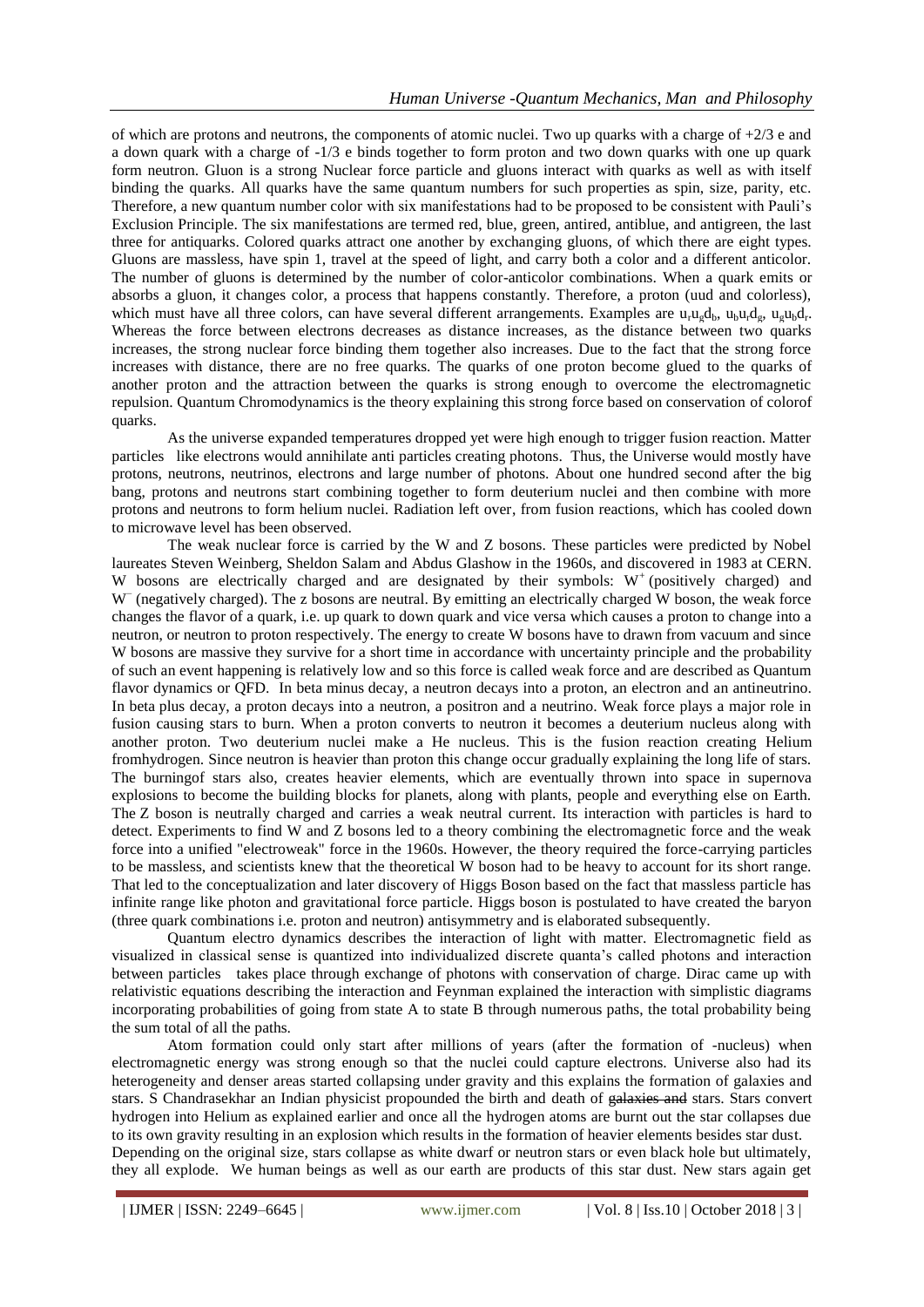formed and this cycle continues. It is simply amazing that billions of stars in billions of galaxies have formed through such processes. As per researchers our Universe is 13.8 billion years old. Our sun is a third-generation star with an age of 4.6 billion years while the earth is around 4.5 billion years.

The strength of the force particles and the parameters that define the matter particles rather their proportions are in a delicate balance and even minor variations would result in a catastrophe. Similarly, the size of our sun and its age and the distance of the earth from the sun has been such that water could exist on earth in liquid form. This is a prerequisite for life. Another interesting mystery is that roughly 68 % of the universe is dark energy. Dark matter makes up about 27%. The rest - everything on Earth, everything ever observed with all of our instruments, all normal matter - adds up to less than 5% of the universe. It is the dark energy that is responsible for expansion of Universe. Dark matter does not interact with electromagnetic waves but contributes to the formation of stars and their presence was discovered through gravitational effects. Creation of our Universe, our solar system, our unique planet Earth are all highly improbable. Yet they have happened. The total energy of our Universe is zero for gravitational forces have negative energy and matter particles have positive energy. On this premise, it is presumed that the shape of the Universe is flat i.e. the Universe was created out of nothing simply due to quantum fluctuation and inflationary theory. Science does not rule out improbable situation, except that the chance of their occurrence is infinitesimally small. After all we cannot have any data on failed universes. If we work out what the Universe was like one billionth of a second after it began, it turns out that for every billion particle-antiparticle pairs there was just one extra particle. To that particle we and stars owe our existence and this is a result of a violation of symmetric principles in the electro -weak theory. The weak symmetry breaks but the electromagnetic symmetry survives. Because electromagnetic symmetry survives, the photon is massless, and electromagnetic forces carry over large distances. In contrast, because weak symmetry breaks, the W and Z are massive, and weak interactions act only over a very short range. What breaks the electroweak symmetry is still a topic of research. The simplest explanation is that there is a field called the Higgs which, is analogous to a ferromagnet (which breaks symmetry of iron fillings which are scattered by magnetizing them), breaks symmetry when it falls into its state of lowest energy giving mass to the W, Z, and all other massive particles

The other intriguing mystery is Man and its evolution. Earth in its formative years was intensely hot with volcanic eruptions and were hit by comets, asteroids and possibly other planets (at least once) resulting in the formation of moon and 23.5 deg tilt in its axis. Existence of moon has also stabilized wobbling of the Earth's axis resulting in gradual temperature fluctuations. Earth became blue and the first form of life appeared around 3.5 billion years ago. Indirect evidence through carbon isotope studies shows that first living things even appeared earlier possibly 3.7 billion years ago. The LAST UNIVERSAL COMMON ANCESTOR (LUCA), may not even be cellular but may be a product of biochemical reactions involving proteins and self-replicating molecules and possibly contained inside rocky chambers around deep sea hydrothermal vents. Yet all living things on this planet are descendants of LUCA, sharing the same basic biochemistry including DNA, i.e. shared common origin.

Interestingly evolution of LUCA into complex multi cellular animals took over 3 billion years. An oxygen atmosphere is the precursor to this evolution and could take place through photosynthesis, by which green plants and certain other organisms captures Sunlight and is used to convert water, carbon dioxide, and minerals into oxygen and energy-rich organic compounds. Primitive photo synthesis knocked of electrons from hydrogen sulphide while modern plants use water thus oxygenating the atmosphere. The process started 2.5 billion years ago and this change from sulphide to water is an intriguing story of a cyanobacterium being swallowed by another and was coopted to the complex task of releasing oxygen from water. The other reason for this long period of 3 billion years is the evolution of prokaryotes, (unicells without nucleus)into eukaryotes with nucleus which contains most of its DNA. How did this happen? Was it also through ingesting? Cambrian life explosion took place around 550 million years ago with prokaryotes and oxygen environment in place.

Perhaps the world's most famous early human ancestor, the 3.2-million-year-old ape "Lucy" was the first Australopithecus afarensis skeleton ever found, discovered in 1974 by paleontologist Donald C. Johanson in Hadar, Ethiopia, with a mixture of ape and human features—including long dangling arms but pelvic, spine, foot, and leg bones suited to walking upright—slender Lucy stood three and a half feet (107 centimeters) tall.Recreations based on another Australopithecus. afarensis skulls later found nearby reveal an apelike head with a low and heavy forehead, widely curving cheekbones, and a jutting jaw—as well as a brain about the size of a chimpanzee's. The present Scientific belief is that the Hominid biped evolution began 7 to 8 million years ago with the separation from Chimpanzees and they spent more time on ground rather than on trees. Around 1.8 million years ago there was a step change in the brain size and different hominin species, homo-erectus emerged, all in the active rift valley of East Africa. A riftvalley is a lowland region that forms where Earth's tectonic plates move apart, orrift. Perhaps high geothermal gradient in rift valley, triggering climate change helped in the evolutionary process. Homo -erectus only survived 1.4 million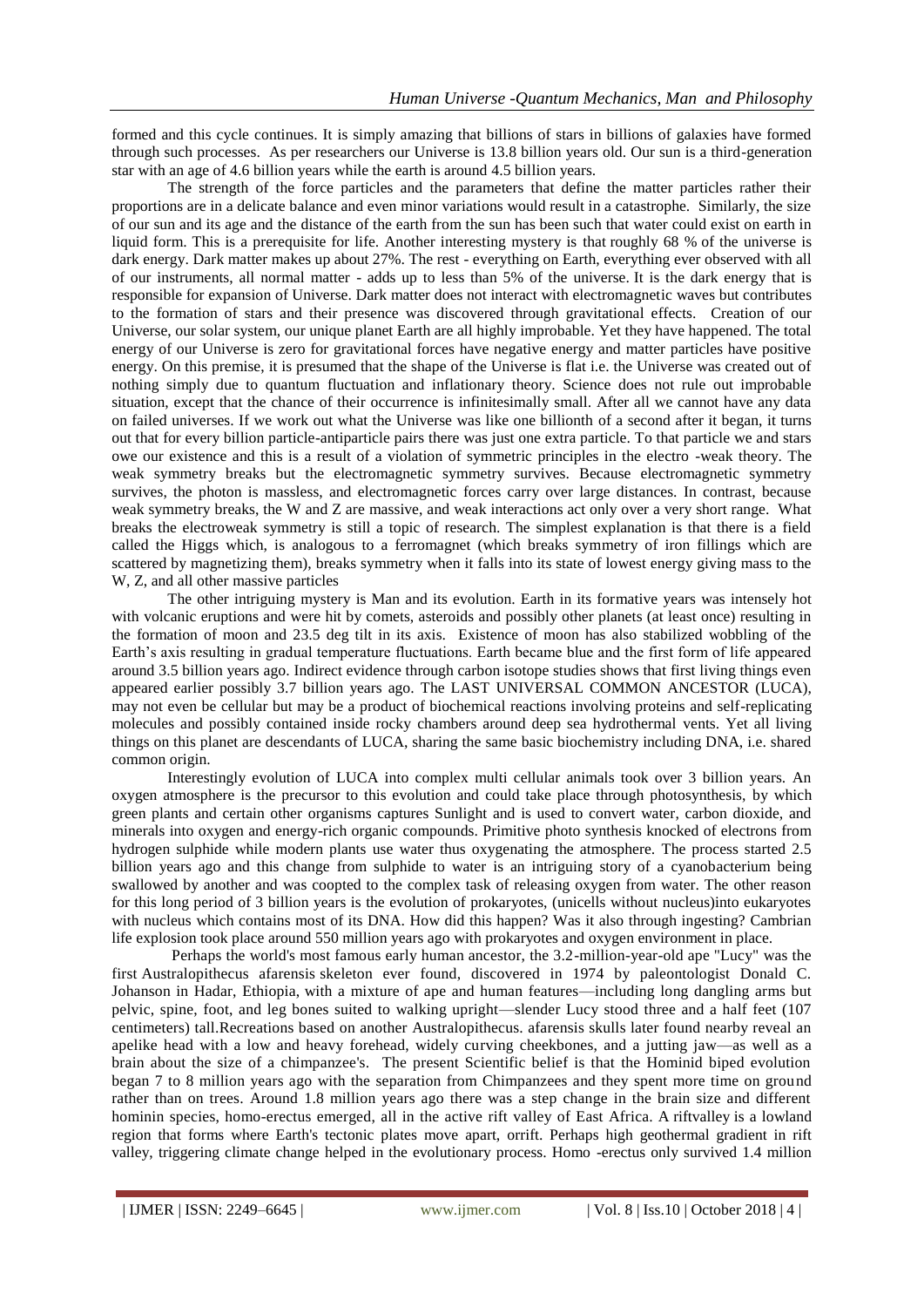years ago with a brain size of 1000 cc. 800,000 years ago homo Heidelbergenesis appeared with a brain size of 1400cc and they are considered as immediate ancestors of Neanderthals and Homo sapiens.

Neanderthals were our closest evolutionary relatives and evolved in Africa around 300,000 years ago. Neanderthals were shorter than modern humans, and had barrel chests, stocky limbs, and large noses. Their ancestors left Africa before modern humans, venturing into Europe as far back as 200,000 years ago, and were still there when our ancestors embarked on the same journey about 60,000 years ago. Some even ventured into Asia, traveling as far east as Siberia. Neanderthals and modern humans actually lived alongside each other in Europe for several thousand years before Neanderthals vanished some 30,000 years ago. Most humans have 1 to 3 percent Neanderthal DNA. This could be due to the two species sharing a common ancestor and /or hybridization.

Homo sapiens based on fossil study emerged around 200000 years ago in the Rift valley in central Africa. They migrated to Europe around 60000 years ago and were hunter gatherers. Homo sapiens started agriculture and settling down as late as just 12000 years ago. As per Harari prehistoric Sapiens were a key cause of the extinction of other human species such as the Neanderthals along with numerous other [fauna.](https://en.wikipedia.org/wiki/Megafauna) He further argues that the ability of Sapiens to cooperate in large numbers arises from its unique capacity to believe insymbolic things such as Gods, Nations, money and human rights. Harari claims that all large-scale human cooperation systems including religions, political structures, trade, network, legal institutions owe their existence to Sapiens' distinctive cognitive capacity for fiction. Possibly larynx of grown up homo sapiens being close to the neck rather than throat have given the modern human beings the language skill which gave them the distinct advantage.

Summarizing, it follows that the greatest mystery has been the creation of the Universe, the mother Earth on our solar system and above all the creation of modern man. Sun is already in its mid -life, and will becomea red star, around 4 billion years from now and then will gobble the Earth. Man will possibly be long extinct through natural causes like periodic ice ages, asteroids hitting the Earth, or major climate fluctuations. Natural causes are beyond our control but anthropogenic changes can be regulated. Our philosophy today should actually follow from our much better understanding of "What" and "How", we are here. It is really remarkable that a naturalist and biologist Charles Darwin in the early nineteenth century, could conceive the process of Natural selection and survival of fittest which could explain the evolution of Man in this planet. Surely, he will rank as one of the greatest Philosophers. After all Philosophy is the study of the fundamental nature of knowledge, reality, and existence. The ability of human beings to contemplate reality has to transcend instinctive egotism and Science has progressed only when Copernicusdiscarded the geocentric theory. Galileo also confirmed that Copernicus was right, but he was condemned, convicted of heresy and put under house arrest.

"Why" i.e. the "purpose", is what philosophers can ponder about it but surely there is no definitive answer, baring the absurdity and the ephemeral nature of our situation. Possibly it is much more relevant to ponder on much more pressing issues like preserving this planet with its biodiversity and preserving mankind. That takes us to the realm of social sciences where philosophers have often said that the greatest service is the service to mankind. Possibly an objective analysis by NASA astronaut Ron Garan explains this incredible feeling in his book; The orbital Perspective ". Quote

 As I approached the top of this arc, it was as if time stood still, and I was flooded with both emotion and awareness. But as I looked down at the Earth - this stunning, fragile oasis, this island that has been given to us, and that has protected all life from the harshness of space - a sadness came over me, and I was hit in the gut with an undeniable, sobering contradiction. In spite of the overwhelming beauty of this scene, serious inequity exists on the apparent paradise we have been given. I couldn't help thinking of the nearly one billion people who don't have clean water to drink, the countless number who go to bed hungry every night, the social injustice, conflicts, and poverty that remain pervasive across the planet. Unquote

Homo Sapiens, with all their intelligence have essentially failed and today on one hand we are draining the Earth's resources at a rate beyond its capability, as if there is no tomorrow, yet on the other hand we have this sad spectacle of seeing the wealth distribution being more and more unequal. We fail to realize that greed beyond a point is actually counterproductive and ultimately leads to wastefulness of natural resources. Irreversible climate change with CO2 concentration beyond 400 ppm is a consequence of it, signs of which is as clear as day. Rise of authoritarianism in different parts of the world, curbing of free speech, intolerance to contrarian thoughts, building walls and spreading xenophobia are very distressing. It seems the world has forgotten the lessons of second world war. Similarly rise of fundamentalism, terrorism has no place in a civilized society and needs to be unequivocally condemned by one and all. The greatest philosophy to my mind is the one that promotes happiness, progress, peace, perpetuation and above all Universality of Mankind and human development.